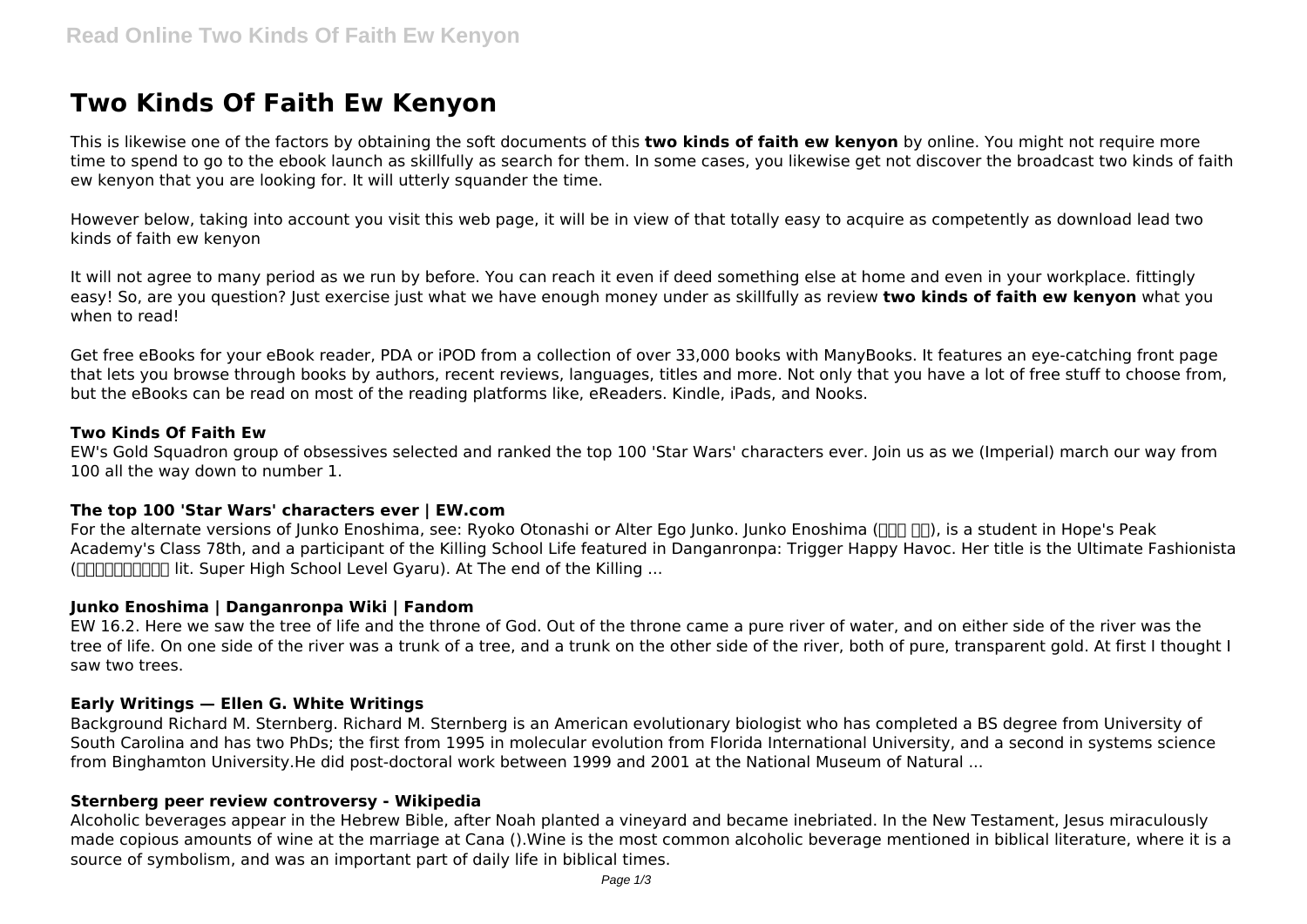#### **Alcohol in the Bible - Wikipedia**

offspring: Or "descendants." Lit., "seed." —See App. A2.. according to the flesh: The Greek word for "flesh" (sarx) here refers to human kinship, physical (earthly) descent, that is, Jesus' descent as a human.Mary was of the tribe of Judah and a descendant of David, so it could be said of her son Jesus that he came to be from the offspring of David according to the flesh.

## **Romans 1 — Watchtower ONLINE LIBRARY - JW.ORG**

Earthquake activity: Albuquerque-area historical earthquake activity is significantly above New Mexico state average. It is 703% greater than the overall U.S. average. On 6/28/1992 at 11:57:34, a magnitude 7.6 (6.2 MB, 7.6 MS, 7.3 MW, Depth: 0.7 mi, Class: Major, Intensity: VIII - XII) earthquake occurred 568.0 miles away from the city center, causing 3 deaths (1 shaking deaths, 2 other deaths ...

## **Albuquerque, New Mexico - City-Data**

Multicellular organisms exist as meta-organisms comprised of both the macroscopic host and its symbiotic commensal microbiota. With an estimated composition of 100 trillion cells, human symbionts outnumber host cells by at least a factor of 10 and express at least 10 fold more unique genes than their host's genome (Ley et al., 2006a).These complex communities of microbes that include ...

## **Role of the Microbiota in Immunity and inflammation - PMC**

MYTH. Israel persecutes Christians. FACT. While Christians are unwelcome in Islamic states such as Saudi Arabia, and most have been driven out of their longtime homes in Lebanon, Christians have always been welcomed in Israel and treated as equal citizens. Israel is the only Middle Eastern nation where the Christian population has grown (from 34,000 in 1948 to 182,000 today).

## **Myths & Facts: Online Exclusives - Jewish Virtual Library**

The MIB types were able to record what happened and linked it to the EW vehicle/plane/ship passing within a few miles at the time. The fix was twofold- relocate all IT equipment into a mini-data center, and put in shielding to the room, which the military paid for and installed.

## **Connecting to Network Printers: Access Denied - reddit**

Takes you closer to the games, movies and TV you love; Try a single issue or save on a subscription; Issues delivered straight to your door or device

## **Newsarama | GamesRadar+**

IGN is the leading site for PC games with expert reviews, news, previews, game trailers, cheat codes, wiki guides & walkthroughs

## **PC Games, Wikis, Cheats, Walkthroughs, News, Reviews & Videos - IGN**

Even though you can guess what these two characters will say as they're sucked into a black hole, their cosmic adventure still delivers new laughs. By Glenn Kenny. June 23, 2022.

#### **Movie Reviews - The New York Times**

"This is the worst decision we could have had," said Rep. Chellie Pingree (D-ME). "We have to let our constituents know that we're not going to give up the fight.